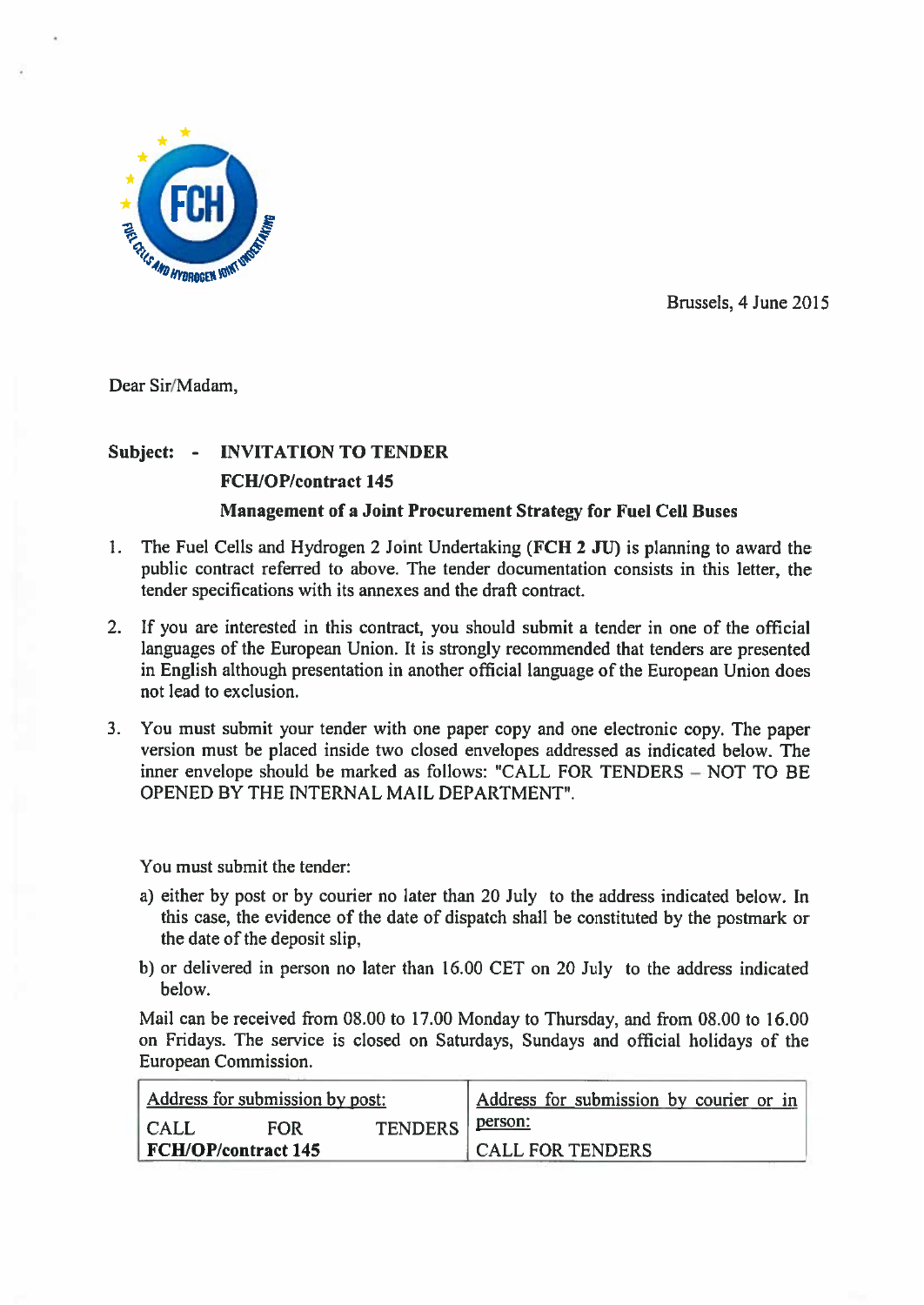| FCH <sub>2</sub> JU                                         | <b>FCH/OP/contract 145</b>                        |
|-------------------------------------------------------------|---------------------------------------------------|
| TO 56 office 4/24                                           |                                                   |
| For the attention of Nicolas Brahy and<br>Georgiana Buznosu | Fuel<br>Cells and Hydrogen 2 Joint<br>Undertaking |
| $B - 1049$ Brussels                                         | For the attention of Nicolas Brahy and            |
| Belgium                                                     | Georgiana Buznosu                                 |
|                                                             | Avenue De la Toison d'Or 56-60                    |
|                                                             | B-1060 Brussels (Saint-Gilles)                    |
|                                                             | <b>Belgium</b>                                    |
|                                                             |                                                   |

- 4. Tenders must be:
	- perfectly legible so that there can be no doubt as to words and figures;
	- signed by an authorised representative of the tenderer;

In case of joint tender, and if applicable, please add the duly signed and dated power of attorney by each of the joint tenderers, specifying the company or person heading the project and authorized to submit <sup>a</sup> tender on behalf of all the joint tenderers.

- 5. Submission of <sup>a</sup> tender implies acceptance of all the terms and conditions set out in this invitation to tender, in the tender specification and in the draft contract and, where appropriate, waiver of the tenderer's own general or specific terms and conditions. Submission of <sup>a</sup> tender is binding on the tenderer to whom the contract is awarded for the duration of the contract.
- 6. All costs incurred during the preparation and submission of tenders are to be borne by the tenderers and will not be reimbursed.
- 7. Contacts between the FCH 2 JU and tenderers are prohibited throughout the procedure save in exceptional circumstances and under the following conditions only:

## Before the date indicated in point 3:

At the reques<sup>t</sup> of the tenderer, the FCH <sup>2</sup> JU may provide additional information solely for the purpose of clarifying the nature of the contract.

Any requests for additional information must be made in writing only to info.procurement@fch.europa.eu

The FCH 2 JU is not bound to reply to requests for additional information received less than five working days before the final date for submission of tenders.

The FCH 2 JU may, on its own initiative, inform interested parties of any error, inaccuracy, omission or any other clerical error in the text of the call for tenders.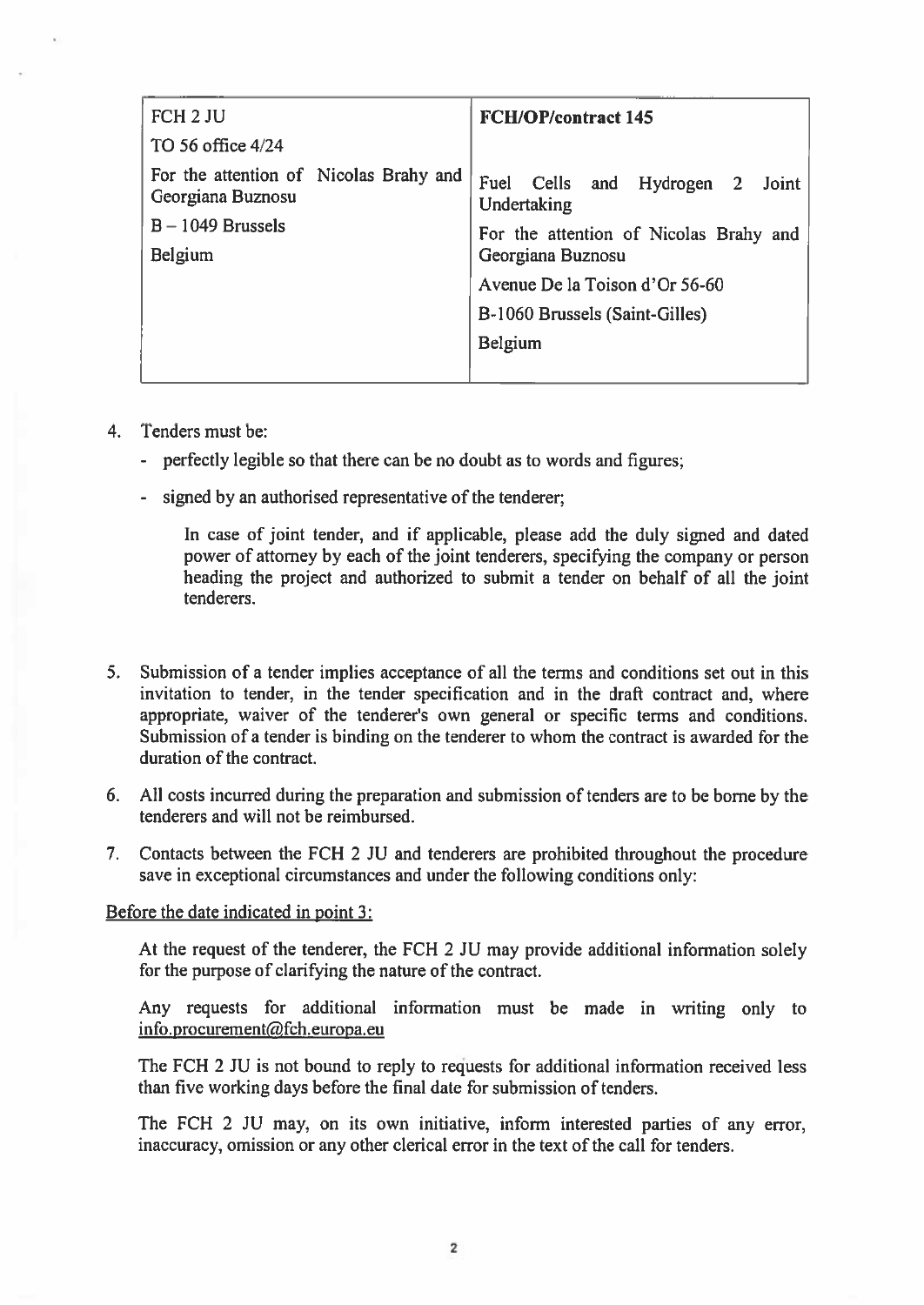Any additional information including that referred to above will be posted on the FCK 2 JU website.

## After the opening of tenders

If clarification is required or if obvious clerical errors in the tender need to be corrected, the FCH 2 JU may contact the tenderer provided the terms of the tender are not modified as <sup>a</sup> result.

- 8. This invitation to tender is in no way binding on the FCH 2 JU. The conclusion of this procuremen<sup>t</sup> procedure is subject to <sup>a</sup> decision of the FCH 2 JU Governing Board. The FCH 2 JU's contractual obligation commences only upon signature of the contract with the successful tenderer.
- 9. Up to the point of signature, the FCH 2 JU may either abandon the procuremen<sup>t</sup> or cancel the award procedure, without the candidates or tenderers being entitled to claim any compensation. This decision must be substantiated and the candidates or tenderers notified.
- 10. Once the FCH 2 JU has opened the tender, it becomes its property and it shall be treated confidentially.
- 11. You will be informed of the outcome of this procuremen<sup>t</sup> procedure by e-mail. It is your responsibility to provide <sup>a</sup> valid e-mail address together with your contact details in your tender and to check it regularly.
- 12. If processing your reply to the invitation to tender involves the recording and processing of personal data (such as your name, address and CV), such data will be processed pursuant to Regulation (EC) No 45/2001 on the protection of individuals with regard to the processing of personal data by the Community institutions and bodies and on the free movement of such data. Unless indicated otherwise, your replies to the questions and any personal data requested are required to evaluate your tender in accordance with the specifications of the invitation to tender and will be processe<sup>d</sup> solely for that purpose by FCH 2 JU. Details concerning the processing of your personal data are available on the privacy statement at:

http://www.fch.europa.eu/sites/default/files/PRIVACY%20STATEMENT%20-%20experts%2Cprocurement%2Cgrants%20AND%20recruitment%20-%20MERGED%20%28FINAL%20version%29%20%28ID%20147829%29%20updatedl.pdf

13. Your personal data may be registered in the Early Warning System (EWS) only or both in the EWS and Central Exclusion Database (CED) by the Accounting Officer of the Commission, should you be in one of the situations mentioned in:

- the Commission Decision 2014/792/EU of 13.11.2014 on the Early Warning System to be used by the authorising officers of the Commission and by the executive agencies (for more information see the Privacy Statement on

http://ec.europa.eu/budget/contracts grants/info contracts/legal entities/legal entities en.cfm, or